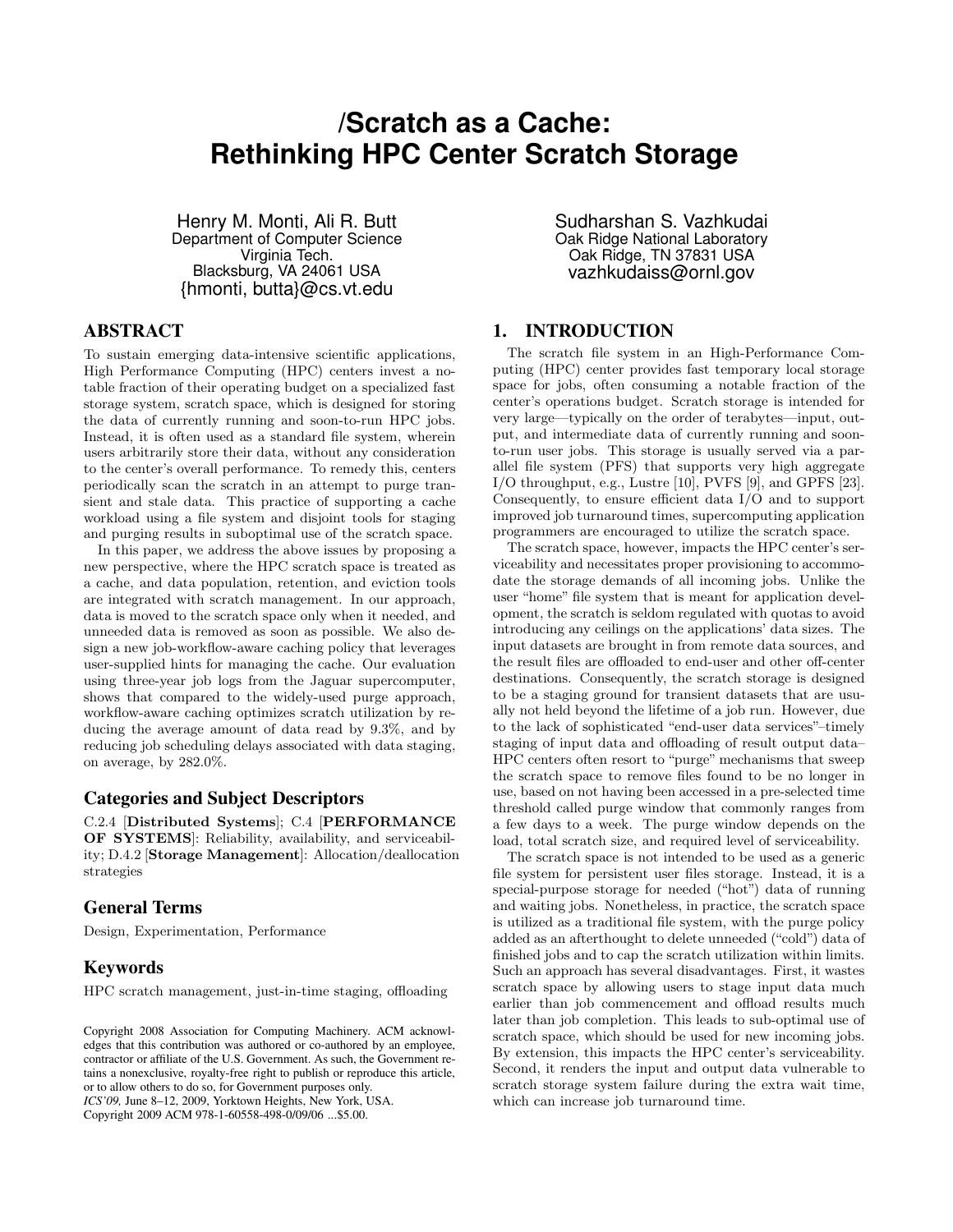The lack of elegant scratch space management is having a profound impact on HPC centers. Users arbitrarily stage and offload data as and when they deem fit, without any consideration to the center performance. Few solutions that are available in this landscape (e.g., the purge mechanism) are disjoint with user job workflow, and thus are not efficient. Further, users can easily trick the purging system into not deleting their datasets by periodically "touching" the datasets, and essentially rendering the purge ineffective. There do exist workflow-aware data transfer approaches [18, 19], however, these support standalone operation only, and lack tight integration with scratch management. Thus, there is an urgent need for a coherent scratch space management solution. Such an approach can be very timely when it comes to HPC acquisition proposals. Multi-million dollar HPC acquisition proposals are won based on the FLOPS provided. Every dollar spent on provisioning the scratch space is a dollar taken away from buying FLOPS. Efficient management can transform the productivity of even an under-provisioned scratch storage system.

To address these issues, we present a fresh perspective to scratch storage management by fundamentally rethinking the manner in which scratch space is employed. Our approach is to re-design the scratch system as a "cache" and build "retention" and "eviction" policies that are tightly integrated from the start, rather than being add-on tools. We have built cache retention and eviction policies using "hints" from the user's job submission script in order to accurately capture the data needs of a job workflow. These hints include information about job input, output, and intermediate files, their usage duration and the dependencies of other pieces of the workflow on these datasets. Such a strategy allows us to couple job scheduling with cache management, thereby bridging the gap between system software tools and scratch storage management. It enables the retention of only the relevant data for the duration it is needed. Redesigning the scratch as a cache captures the current HPC usage pattern more accurately, and better equips the scratch storage system to serve the growing datasets of workloads. This is a fundamental paradigm shift in the way scratch space has been managed in HPC centers, and outweighs providing simple purge tools atop a file system and using that to serve a caching workload.

While staging and offloading have been examined in isolation previously, existing works [19, 18] lack a holistic approach to scratch management, and only address automatic data movement alongside computation on a per job basis. In contrast, we provide center-wide global optimizations by deriving hints from every job workflow.

Our evaluation using simulations driven by logs collected over a period of three years at the Jaguar supercomputer (No. 2 in Top500), shows that compared to the purging approach, workflow-aware caching reduces average scratch utilization per hour by 6.6% compared to LRU based caching, reduces the average amount of data read by 9.3%, and provides, on average, 282.0% reduction in job scheduling delays associated with data staging.

# **2. RETHINKING "HOT" AND "COLD" CONTENTS**

Managing scratch as a cache entails rethinking the traditional classification of cache contents as "hot" and "cold".

Typically, the most recently used (MRU) dataset is considered hot and retained in the cache as it is likely to be accessed again. Conversely, the dataset that is least recently used (LRU) is considered cold, and is evicted from the cache. However, this classification does not always apply to scratch space contents. Below, we highlight some common scenarios and discuss hot and cold in the context of "scratch as cache".

An input dataset consumed by a job that has completed. Even though the dataset was recently used, it is unlikely that it will be reused by any other job on the supercomputer. In fact, most HPC jobs consume their input data during the initial phase of the run and do not reuse it again. These most recently used datasets are thus cold and can be evicted.

A dataset that was recently staged into scratch in anticipation of a job run. This is an MRU dataset that is hot and cannot be evicted as the associated job has not even started. However, if the job run is delayed, under traditional scratch operations, the user will need to explicitly touch the dataset periodically to avoid purging. In modern (crowded) HPC centers, long job wait times are the norm.

A dataset that the user simply "touches" to persistently avoid purging and trick the system. These MRU datasets may be cold and can be evicted if no jobs use them as input. Traditional scratch operations cannot identify, and catch this scenario.

Result and intermediate datasets that were recently produced. These MRU datasets can be evicted from the scratch space, as long as they are not input to other codependent jobs in the workflow.

An input dataset that is cold due to prolonged job wait and the user has not been renewing it via retouching. This is an LRU dataset that is hot and should not be evicted. To begin with, this input dataset should only have been brought into scratch storage to coincide job startup.

This shows that access recency or frequency are not the only reasons driving scratch management. The aforementioned scenarios require information from the job workflow to identify truly hot and cold contents. Note that traditional scratch management cannot even capture these usage scenarios.

# **2.1 Goals**

In light of the above discussion, we foresee several objectives for a system that manages the HPC center scratch storage as an advanced cache. Namely:

- Optimize scratch space consumption. From a center standpoint, it is desirable to stage the data of a waiting job as late as possible so that the precious scratch space is available for all of the currently running jobs' I/O (e.g., checkpointing and output). Reducing the waiting jobs' duration of scratch usage will enable the center to service the currently running jobs better.
- Reduce exposure window. Another downside of staging the data early is the prolonged exposure of staged data to potential storage system failure. We refer to the time elapsed between when data is staged until the job starts running as exposure window,  $E_w$ .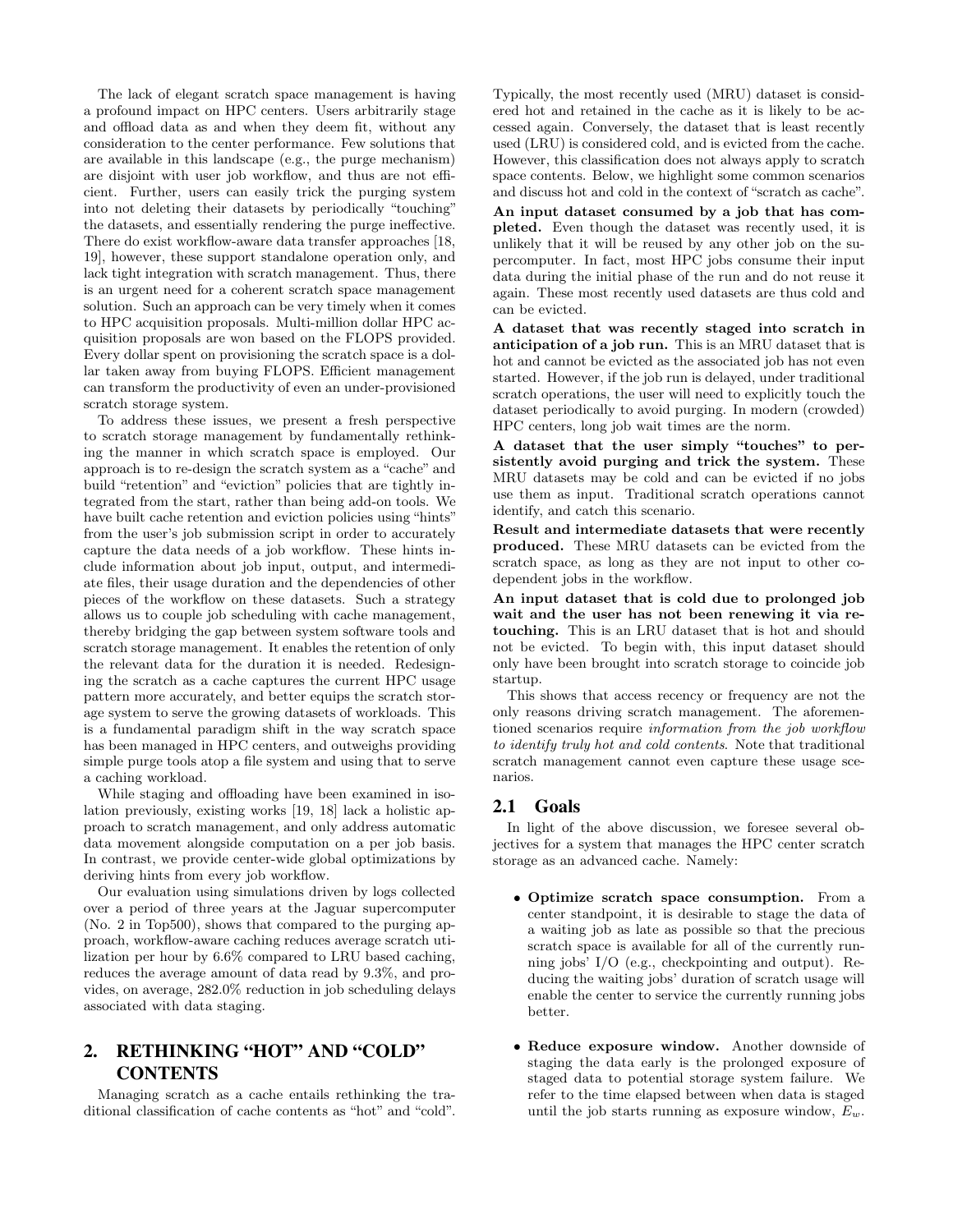

Figure 1: (a) Traditional approach to scratch usage is a set of disjoint tools, performing un-coordinated data movement, job submission, and scratch purging. (b) Scratch as a cache operates the scratch using specific cache operations that are driven using hints from the job workflow.

To protect against storage failures, it is desirable to reduce  $E_w$ , preferably as close to 0 as possible.

• Reduce job stall time. The previous goals support delaying staging of input data to the scratch, however, such delay can result in jobs being stalled and possibly rescheduled—a costly process–, as they wait for the necessary input data to become available. Thus, management of scratch as a cache also requires utilizing techniques such as intelligent prefetching to timely stage job input data.

# **3. SCRATCH AS A CACHE**

The key idea behind our approach is to view the HPC scratch storage as a cache. To this end, we need to support three basic cache operations namely, "populating" the cache, "retaining" appropriate datasets in the cache, and "evicting" datasets from the cache. The premise is that if these operations are integrated with the storage system, and are the basis for its functioning, then scratch space usage can be fundamentally optimized. The problem, as mentioned earlier, with the way scratch storage is currently managed in HPC centers is that the data purge operations are added as an afterthought and are not workflow-aware and lack tight integration with scratch management: Data is staged to/from the scratch in an out-of-band way, and purging is the only means to ensure space availability.

The purge mechanism performs an LRU-like eviction based on a temporal window, deleting datasets that have not been accessed for the last 'n' days [2]. However, this approach is unable to capture many of the discussed scratch usage scenarios. This is because the HPC job workflow and the legacy of the user job submission process imposes new requirements on the scratch, which cannot be satisfied by a purge policy alone. Troublesome scenarios include when users stage in data way in advance, or offload result data much later, as well as user behavior (touching files) to mitigate the effects of un-coordinated job submission process.

Figure 1(a) presents an overview of how scratch space is used currently in HPC centers, using a set of disjoint tools (out-of-band data movement, job submission, and purging) with no coordination between one another. Moreover, the figure depicts a number of individual operations manually performed by the user on the scratch storage. The problem is only compounded with ever increasing users, each performing such disconcerted operations. In crowded HPC centers, where scratch space is precious, streamlining usage by way of treating the scratch as a cache can improve serviceability. On one end, using this approach, even modestly provisioned scratch storage systems can be tuned to perform optimally. At the other end, leadership-class facilities that boasts several hundred terabytes of scratch space can also benefit from sophisticated scratch storage management, as modern petascale applications at such centers consume ever more data.

### **3.1 Cache Management Overview**

Figure 1(b) presents an overview of scratch as a cache. In this approach, direct user managed operations on the scratch storage is avoided and the scratch is strictly managed using cache management tools. User submitted jobs are translated into a series of cache operations, in addition to the computation itself, which are then used to operate the scratch storage. We manage the scratch cache by ensuring that all staging and offloading of job data is performed using cache population and eviction tools. In this model, users do not arbitrarily move data in and out. Job input and output data are not retained beyond the lifetime of the application run, unless otherwise specified. Populating the cache with job input data is accomplished using just-in-time staging tools so that it coincides with job startup. This ensures that the input data is not moved into the scratch space too much in advance, occupying space and increasing the exposure window  $(E_w)$ . Only data that is needed immediately is retained in the cache. Cache eviction involves offloading result files immediately after the computation has finished.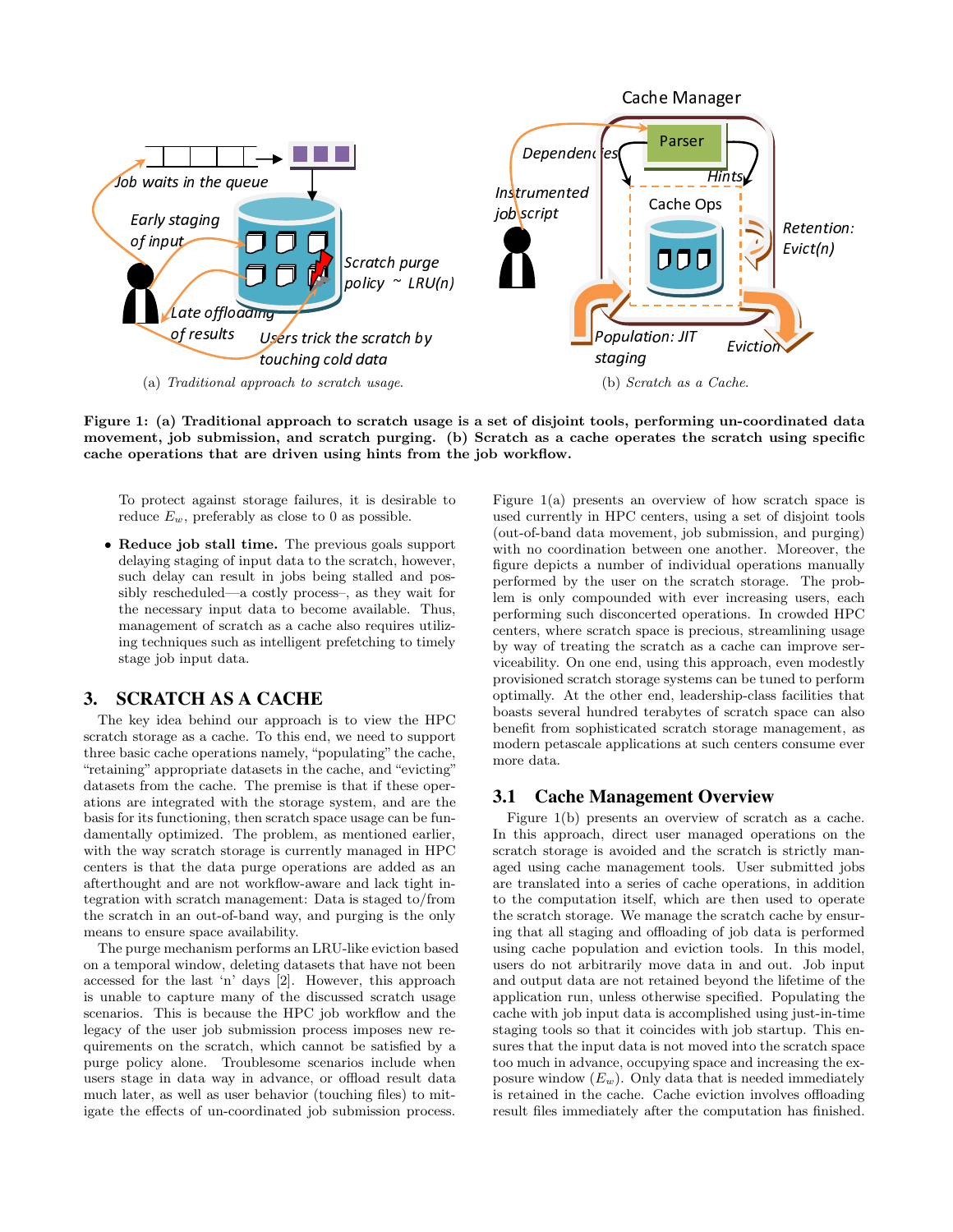Thus the output data of a job is not held in the scratch cache beyond the lifetime of the job run. Consequently, the cache is strictly used for hot job data. Cold data, even though only recently produced (output), is moved out of the cache.

Compared to the traditional way of scratch usage (Figure  $1(a)$ , the cache approach significantly reduces the direct user interaction with scratch storage. Each user's job is now streamlined into a well coordinated set of operations that are performed by the center as and when it is optimal to do so rather than disjoint activities. This significantly optimizes scratch space usage and makes it more available for running or soon-to-run jobs. An additional advantage is that we can now perform globally optimal decisions that improve the HPC center performance at large.

The logical extension to the "scratch as cache" paradigm is to view the scratch as one of the levels (Tier 1) within a multi-level storage for the HPC center. The next level, Tier 2, can be more broadly defined as a variety of potential sources and destinations for the job datasets, including center-wide storage [5, 1], archives [11] at the center, userspecified nearby storage [22, 19], or end-user location. Data is moved into and out of Tier 1 from/to Tier 2 storage using cache management tools.

# **4. WORKFLOW-DRIVEN CACHING**

From the above discussion, it is evident that in order to manage and operate the scratch as a cache we need guidelines and "hints" from the user's job workflow. The job workflow can provide details such as input, output, and intermediate files, their sources and destinations, the transfer protocols to be used, and more importantly crucial data dependencies. For instance, the workflow can be used to garner information such as whether the output of one task is input to another. Such a dependency can be used to determine if a given output dataset should be retained in the cache. Workflow-specific hints enable retention of datasets only for the duration they are needed. Current scratch operations are significantly stymied by the lack of such coordination between user workflows and scratch storage management, which results in un-coordinated data movement, wastage of scratch space and, potentially, increased job turnaround and a negative impact on HPC center serviceability. Workflowdriven cache management can remedy such issues and improve serviceability.

# **4.1 Collecting Information from the Job Script**

HPC users normally specify their resource requirements and data movement in a job script and submit it to the job scheduler at the center. The resource manager at the center deciphers these requirements, allocates resources, and executes the data movement and computation commands. Therefore, the job script is a logical place to specify hints that can aid in cache management. If we can instrument the job script with guidelines regarding which input datasets of the job to populate the cache with, which ones to evict, and which ones to retain and for how long, then the cache management infrastructure could use this information to make global decisions across all jobs.

### *4.1.1 Instrumenting the Job Script*

To support cache management, we have instrumented the PBS [20] job scripting system with cache-specific directives. Users can prefix the data movement operations that they



Figure 2: A single user job being parsed into population, computation, retention, and eviction jobs.

already conduct with #Populate, #Evict, and #Retain directives to indicate the input and output files, their sources, destinations and transfer protocols in Tier 2 storage. Below is a sample PBS script with the directives to populate Tier 1 from Tier 2 using the gridftp transfer protocol, to evict from Tier 1 to Tier 2 using scp, and to retain an output dataset for a certain duration and eventually evict it to Tier 2.

```
#PBS -N SampleJob
#Populate gridftp://Tier2/home/user/InputFile1
                -l user file://Tier1/scratch/user
#Populate gridftp://Tier2/home/user/InputFileN
                -l user file://Tier1/scratch/user
mpirun -np 128 /myapp
#Evict file://Tier1/scratch/user/Output1
            scp://Tier2/home/user/Output1 -l user
#Evict file://Tier1/scratch/user/OutputN
            scp://Tier2/home/user/OutputN -1 user
#Retain file://Tier1:/scratch/user/Output5
  [-d HOURS] -evict scp://Tier2/home/user/Output5
```
# **4.2 Cache Operations**

Instrumented scripts, such as the one shown above, are input to a parser that is part of the cache management suite, which identifies job files, their locations and longevity in the Tier 1 cache. The parser separates the job script into "cache population jobs", "eviction jobs", "retention jobs" and the computation job with dependencies between them so that the cache population occurs before computation commencement and an eviction is only carried out after job completion (Figure 2). To this end, we leverage work, such as [28], which exploit modern resource manager (e.g., PBS [20], Moab [17]) primitives to setup job dependencies for sequencing multiple jobs together. Our work is significantly different in that it uses these dependencies and instrumentation to fundamentally rethink scratch operations as a cache and not just automate data movement. These cache operation jobs (cacheops) could even be submitted to a separate "CacheOps" queue instead of the standard batch queue used for computational jobs. The queue could be setup to accept only cache-ops that are size zero jobs that usually involve only data movement and will be run on the center's I/O nodes.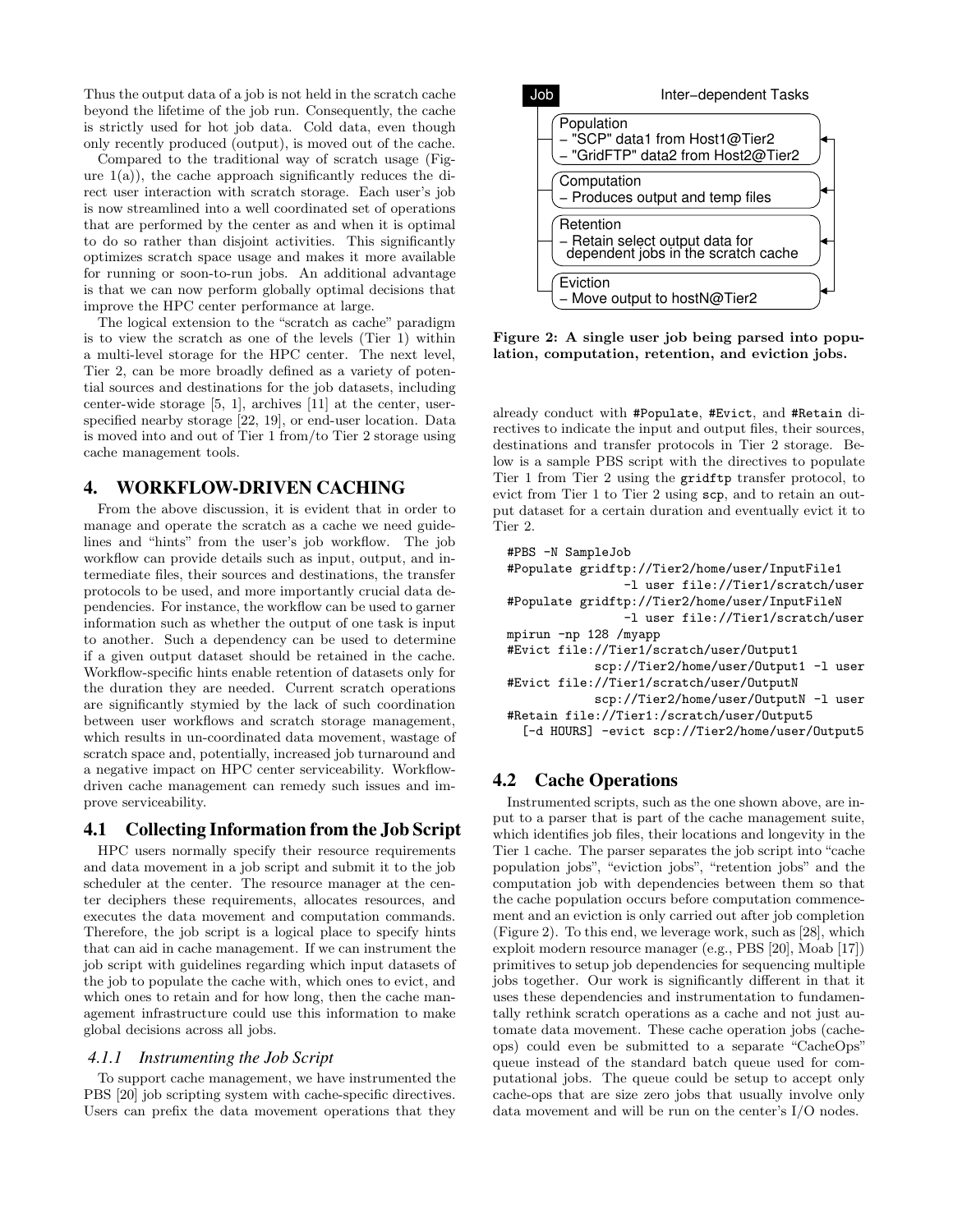#### *4.2.1 Populating the Cache*

The cache management examines the submitted jobs to determine when a particular job's population operation should be initiated. Populating the scratch cache is essentially the staging of data from Tier 2 to Tier 1 storage. However, the staging of input data is not performed immediately after job submission as the job may have to wait in the queue until compute resources become available. To this end, the cache population operations perform "just-in-time" (JIT) staging to bring the data in to coincide job startup. Here, we borrow from similar work on data staging [4, 18] that attempted to minimize the data exposure window of an input dataset on the scratch space. In our context, the exposure window  $(E_w)$  can be defined as the time spent by the input dataset waiting for the job to commence and is,  $E_w = T_{JobStartup} - T_{StageIn}$ , where  $T_{JobStartup}$  is the estimated job startup time and  $T_{StageIn}$  is the time to stage the input dataset. JIT staging makes use of an estimated job startup time, from a batch queue prediction service (e.g., NWS [27]), as a data staging deadline and a dynamic, decentralized transfer scheme that is able to adapt to changing conditions to deliver data in time. For the purpose of this discussion, we assume that a transfer time is specified by the user as part of the populate directive in the job script, much like the "walltime" specified by users to denote the duration of an application run. In the absence of explicit transfer time specification, the cache management tool can also perform on-the-fly bandwidth measurement to the Tier 2 storage to estimate transfer times.

Thus, the cache population jobs are submitted to the appropriate queue in the resource manager and are launched as late as possible so as to minimize  $E_w$ . During this time, the computation job is submitted to the batch queue so it can commence execution by  $T_{JobStartup}$ , but with a dependency on the input data population job.

#### *4.2.2 Evicting from the Cache*

Evicting the output data of a job is essentially offloading it out to Tier 2 storage. The transfer protocol and authentication to be used for this operation is provided as hints in the #Evict directive in the job script. The eviction job is configured to begin immediately after the completion of the compute job. In addition to moving the result output data, the user can also identify "temp" files of the application run that are no longer needed. Temporary files from a petascale application run can amount to several terabytes of data themselves. In many cases, these are used for debug operations or checkpoints. In normal scratch operations, the user moves his output and specific temp files manually, at some point before the purge, and leaves it to the purge mechanism to remove the rest of the temp files. Very few users are courteous to scratch space administrators and perform cleanup after their job completion. This obviously results in huge files occupying the scratch space unnecessarily. The purge mechanism will not delete them as they have just been created. With our approach, the purging of the temp files could now be specified in the eviction jobs. Consequently, removing temporary files from a run can be performed handin-hand with computation job completion. Finally, in order to capture the case where not all output data and temp files are explicitly specified by the user, the cache management performs a periodic LRU sweep with a large temporal window (similar to a purge, but with a significantly longer

duration). Thus, with this mechanism, the scratch is truly used as a cache by removing the datasets that will not be used again, at least not in the near future.

#### *4.2.3 Dataset Retention*

In order to retain datasets in the scratch beyond the lifetime of a job run, we have introduced the #Retain directive in the job script. Using this directive, users can specify the datasets, the duration for which they need to be retained and their destination once evicted. In some cases, the output of one job can be input to another and the dependent task may not be scheduled until later. In such cases, it might be cost effective to retain the dataset in the scratch instead of evicting it to Tier 2 and populating it back into Tier 1 storage. This needs to be balanced with scratch space usage, particularly when there are many such co-dependent jobs. To address this, we submit a retention job that touches the datasets periodically to protect it from the purge mechanism and eventually evicts it after the retention period expires. To prevent users from artificially retaining datasets, we impose the restriction that the duration cannot be longer than the original scratch purge window. In essence, a retention job is an  $Evict(n)$ , where n is the duration the output dataset spends on scratch (Tier 1) beyond job completion. The degenerative case,  $Evict(0)$  is an immediate eviction of result and temp files from the cache.

#### **4.3 Discussion**

A key observation of this work is that although individual users specify their job-specific constraints, the overall cache manager at the HPC center attempts to reconcile these with other jobs for globally efficient scratch management, with the aim to satisfy the three goals laid out in Section 2.1.

The cache manager analyzes all submitted jobs to arrive at a decision on which population jobs to launch at what time. The Tier 1 storage offers a finite amount of bandwidth to Tier 2, which is governed by the HPC center's connectivity. Consequently, the population and eviction jobs compete for the available bandwidth. It is conceivable that an eviction can interfere with a population job that needs to be completed in time so the computation can start. One can argue that evictions can wait as timely population of the input data determines job turnaround time. Although not implemented in the current prototype, one can imagine throttling eviction jobs by assigning them a lower priority compared to population jobs. On the flip side, delayed evictions result in unnecessary space consumption. Therefore, any prioritization of evictions needs to be balanced against available space.

In essence, our cache-based view of the scratch allows us to perform such optimizations if need be: to throttle certain parts of a workflow in order to achieve a higher degree of center-wide serviceability. The extant approach of manual, arbitrary data staging and offloading–or lack thereof–simply does not allow any such possibility.

### **5. LOG-DRIVEN SIMULATION**

We have implemented the techniques described so far for managing the scratch space as a cache in a realistic simulator. The simulator is driven by nearly three years of job logs from the Jaguar supercomputer [3]. The logs contain each job's queue entry time, start time, predicted and actual wall time, the number of nodes needed for the job, and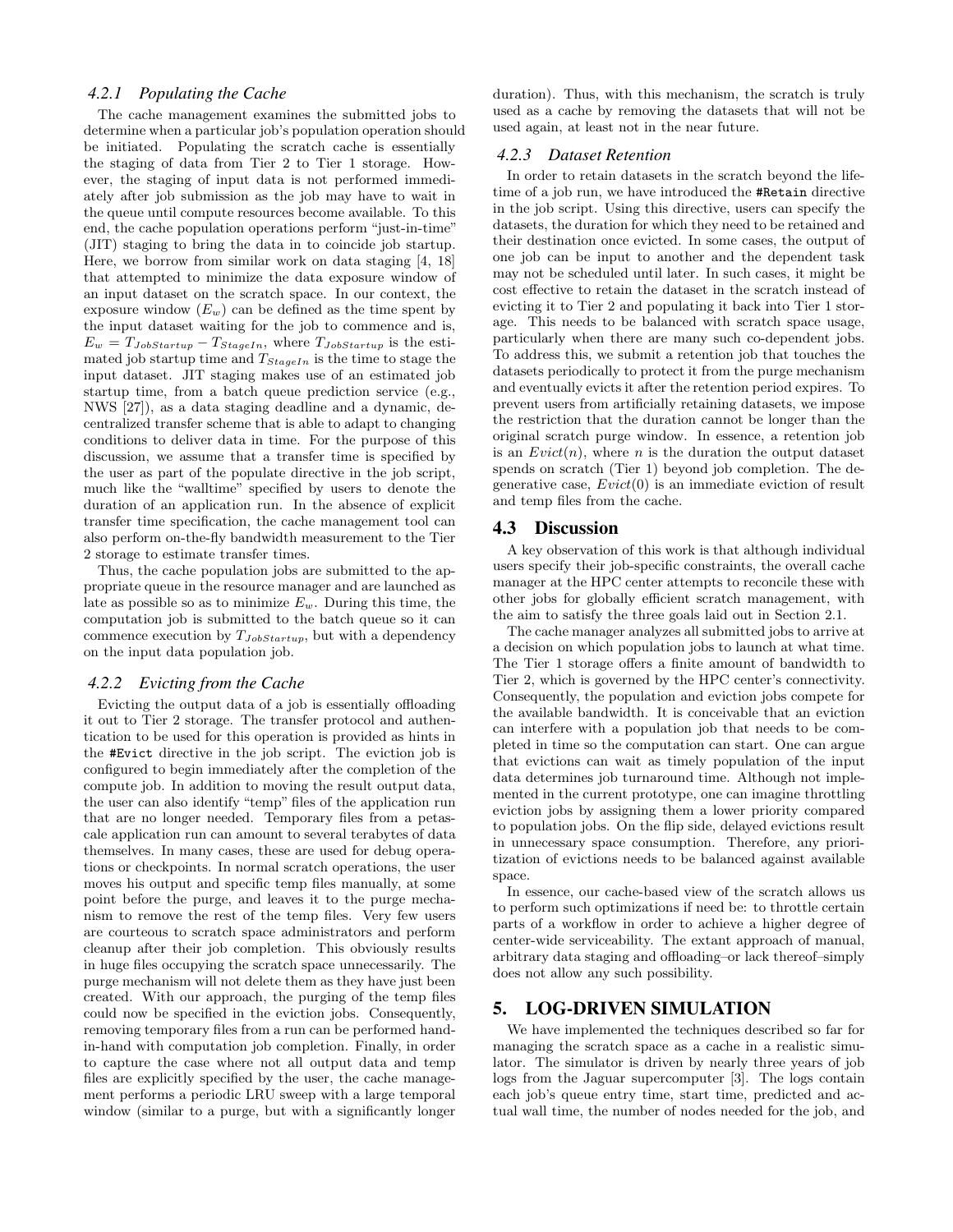

Figure 3: The architecture of the simulator.

the memory resources used by each node. Using this information the simulator models job queuing, scheduling, job start time, job execution times, and provides data about scratch space usage and the time it would take to stage and offload the required data for a given job. This information can then further be used to determine any delay in meeting job scheduling deadlines.

Figure 3 shows the main components of the simulator, namely, the job queue manager, the population, eviction, and job runtime manager, the cache policy manager, and the scratch manager. The job queue manager maintains all of the data collected from the logs, and determines when a job should begin the population process. The population, eviction, and runtime manager performs either a normal or a just-in-time staging and then schedules the job to run when resources are available. It also handles offloading of data. This module communicates with the cache policy manager to allocate scratch space for the job. The cache policy manager contains the implementations of the different caching mechanisms and is capable of determining the workflow information for a job. This module determines what datasets will be evicted out of the scratch space when the data needs of incoming jobs cannot be met. Once a job's data is selected for removal, the eviction module offloads it to secondary storage, and the scratch module is queried to free and allocate the associated space. In addition to modeling the scratch space the scratch module also provides accounting and statistics such as the scratch space used and the data read as well as other vital statistics.

We note that the total simulated scratch space capacity has no bearing on the simulation as we measure scratch utilization per hour, instead of cumulative utilization. Additionally, we also synthesize the job logs to introduce various dependencies and for testing usage scenarios. This is not an issue, because synthesizing job logs is a common practice when realistic dependency logs are unavailable. Moreover, the logs were randomly synthesized to be fair to all of the candidate techniques and do not favor our workflow-aware caching.

# **6. EVALUATION**

In this section, we present an evaluation of our scratch as a cache approach using the simulator described in Section 5, driven by job-statistics logs collected over a period of threeyears on the Jaguar [3] supercomputer. Table 1 shows some relevant characteristics of the logs.

In the following, we use our simulator to first justify the need for treating the scratch space as a cache, followed by an investigation of the various aspects of the caching model. In all of our experiments, we used 1TB as scratch capacity.

Table 1: Statistics about the job logs used in this study.

| Duration           | 22764 Hrs                        |
|--------------------|----------------------------------|
| Number of jobs     | 80234                            |
| Job execution time | 30 s to $120892$ s, avg. 5835 s  |
| Input data size    | 2.28 MB to 3714 GB, avg. 32.1 GB |

# **6.1 Behavior of Traditional Caching Mechanisms**

The goal of this set of experiments is to justify treating scratch space as a cache. For this purpose, we first study how scratch utilization is affected under the normal purge policies. Here, we set the purge period to seven days, and monitored the amount of scratch space used per hour. Figure 4(a) shows the results. In the beginning, the rate of job issue was not too high, so the periodic purge is able to keep the space utilization lower. However, as the rate of job issue increased, the scratch utilization became high. We note that having constant utilization is not undesirable, however, the after-the-fact purge will be unable to accommodate any instantaneous increase in job issue rate.

Next, we tried two different caching algorithms to manage the scratch: the commonly used LRU and MRU algorithms. We note that while LRU results in a steady increase in scratch utilization with an average of 20.1% higher usage per hour compared to 7-day Purge, MRU is able to drastically reduce scratch utilization per hour, with an average per hour savings of 98.4% compared to 7-day Purge. Thus, this result indicates that MRU would be a promising approach.

Additionally, from the timing of data read under the three approaches, as shown in Figure 5, we observe that under both 7-day Purge and MRU the data was staged much earlier than under LRU. This provides a different perspective in that the exposure window,  $E_w$ , under MRU is much greater than that under LRU, and thus indicates that MRU would be undesirable.

These results show that scratch utilization can be improved using better management, however, simplistic algorithms are unlikely to yield the desired objectives.

# **6.2 Effect of Workflow-Aware Caching on Scratch Utilization**

In this experiment, we first introduced job dependencies between the traced logs. Specifically, we synthesized the logs to introduce job dependencies of up to three jobs spread over a period of a week. In total, 59.8% of the jobs in the logs are chained into workflows. Then, we repeated the previous set of experiments with 7-day Purge, LRU, and MRU and also utilized our workflow-aware caching algorithm to study its affect. Figures 6 shows the data read, and Figure 7 shows the scratch utilization under our approach. We observe that workflow-aware caching was able to reduce the average scratch-space utilization per hour by 6.6% (e.g. 67.5 GB/Hr on average per Terabyte of storage) compared to LRU. Moreover, MRU read the most amount of data. This is because MRU blindly throws away the data as soon as it has been used, without any regard to whether it will be utilized again in the near future or not. In contrast, workflow-aware caching reduced the amount of data transferred when compared to 7-day Purge, LRU, and MRU by 1.8%, 5.7%, and 20.4%, respectively. Reducing the amount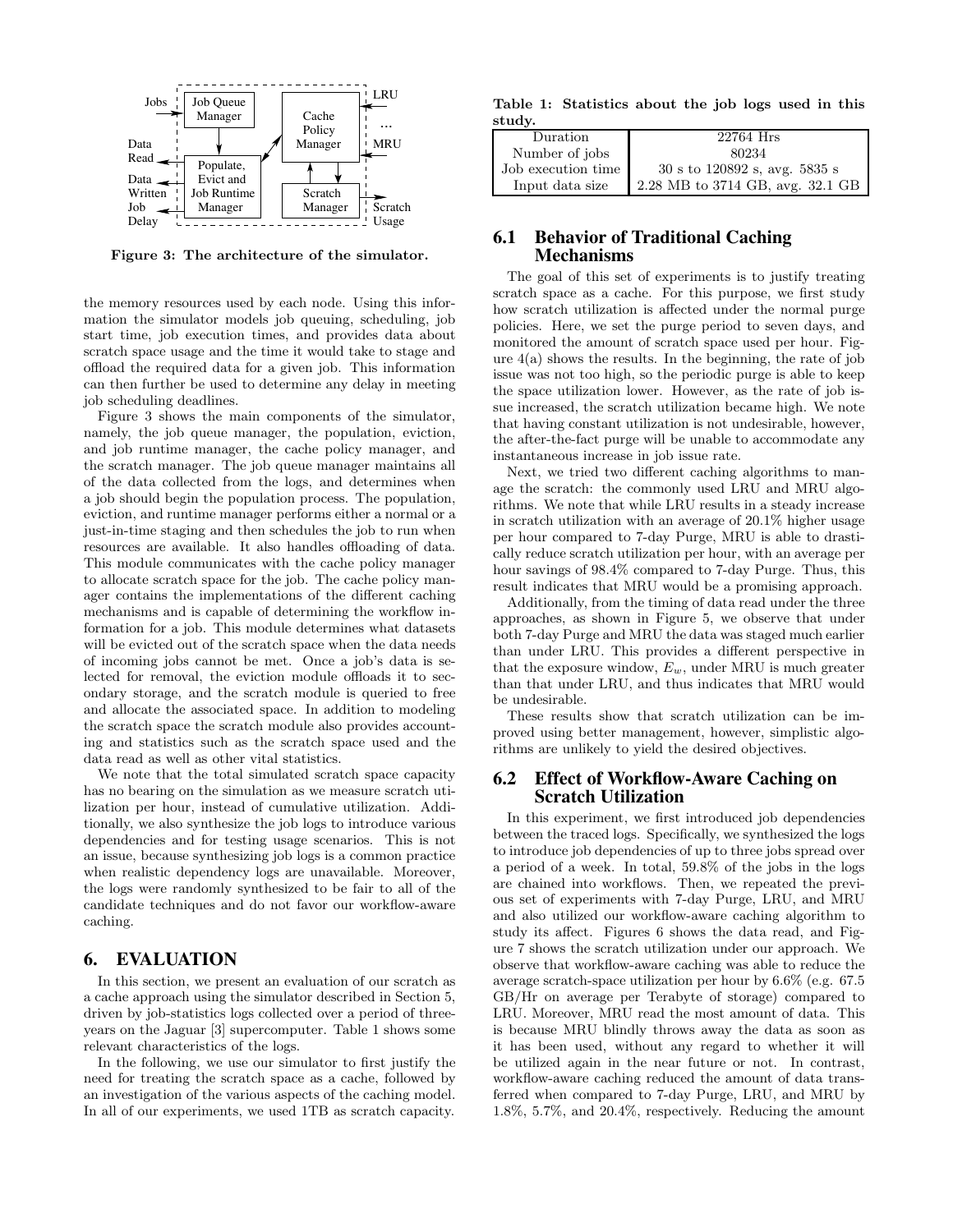

Figure 4: Average scratch utilization over the duration of the logs under traditional management and simple caching algorithms. All jobs are assumed to be independent.



Figure 5: Data read under the studied approaches over time.



Figure 6: Data read under the studied approaches over time, when 59.8% of the jobs have workflow dependencies.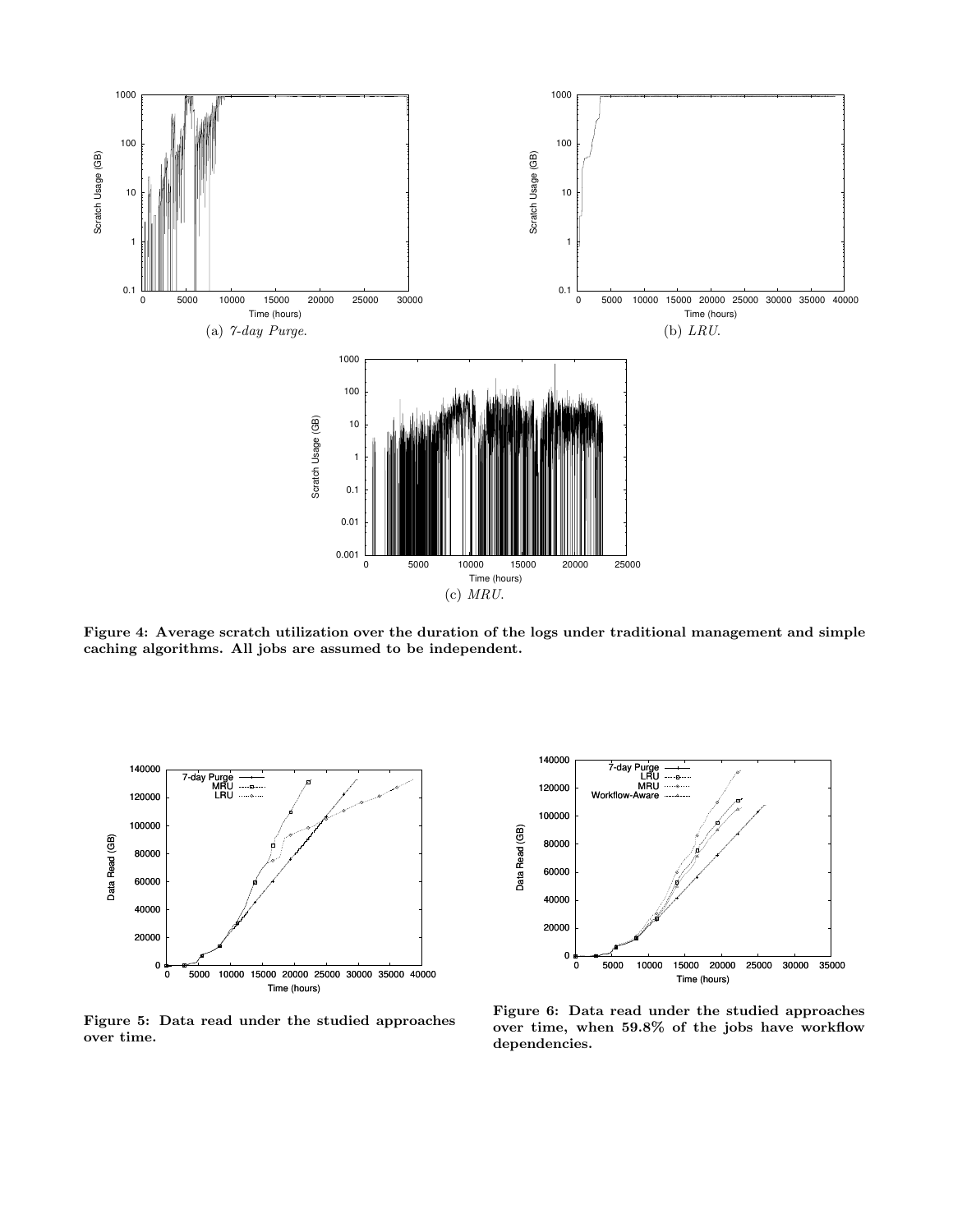

Figure 7: Average scratch utilization over the duration of the logs under traditional management and simple caching algorithms. 59.8% of the jobs are chained in dependent workflows.

| studied calified polices. |                                    |      |      |          |  |
|---------------------------|------------------------------------|------|------|----------|--|
|                           | 7-day Purge   LRU   MRU   Workflow |      |      |          |  |
| Queue Entry               | 167289                             | 2.54 | 2.59 | 2.54     |  |
| Stage in Time             | $3.86\,$                           | 1.04 | 1.05 | $1.04\,$ |  |

Table 2: Average expansion factor observed for the studied caching polices.

of data transferred also implies a lower probability of missing job scheduling deadlines due to smaller times required to bring all the necessary data into the scratch.

These results stress the need and the importance of integrating workflow information into scratch management.

# **6.3 Impact on Job Scheduling & Performance**

We have shown that workflow-aware scratch management can improve space utilization and reduce data transfer requirements. In this set of experiments, we study the impact of the reduced data transfer on meeting job scheduling deadlines. In this context, system designers and funding agencies (e.g., US DOD, NSF, DOE, etc.) are adopting performance specification metrics such as *expansion factor* [13, 3] (EF), defined as the ratio (wall time + wait time)/wall time averaged over all jobs (the closer to 1, the better). Therefore, we use expansion factor in our study.

Table 2 shows the EF for the studied approaches. First, we examined the queue entry time for determining the wait time in calculating the EF. Here, we observe that the traditional purge may lead to extremely high average EF as over time, the wait time accumulates as jobs are delayed as their data is staged in. Treating the scratch as a cache, reduces the EF to more acceptable values.

Next, we determined the wait time for our calculation using the time when staging for a job-associated data is initiated. This approach removes the accumulating delay affect and presents a more realistic EF. However, once again we observe that the traditional purge-based approach is far from ideal with 286.0% overhead, where as workflow-aware caching results in only 4.0% overhead.

Also note that, from these results it would seem that LRU is comparable to workflow-aware caching. However, we believe this to be an artifact of our job log synthesis when introducing workflow dependencies, and is not an argument for LRU-based caching being a suitable option in general for scratch management.

# **6.4 Effect of Types of Tier 2 Storage**

In Section 3, we have discussed various storage devices that can act as Tier 2 storage for our scratch cache. In our next set of experiments, we study the affect of different types of Tier 2 on EF. Here, we consider our workflow-aware caching method, when the average Tier 2 Bandwidth is 10 Gbps, 250 Mbps, and 50 Mbps. We synthesized logs by randomly assigning a Tier 2 bandwidth to each job entry in the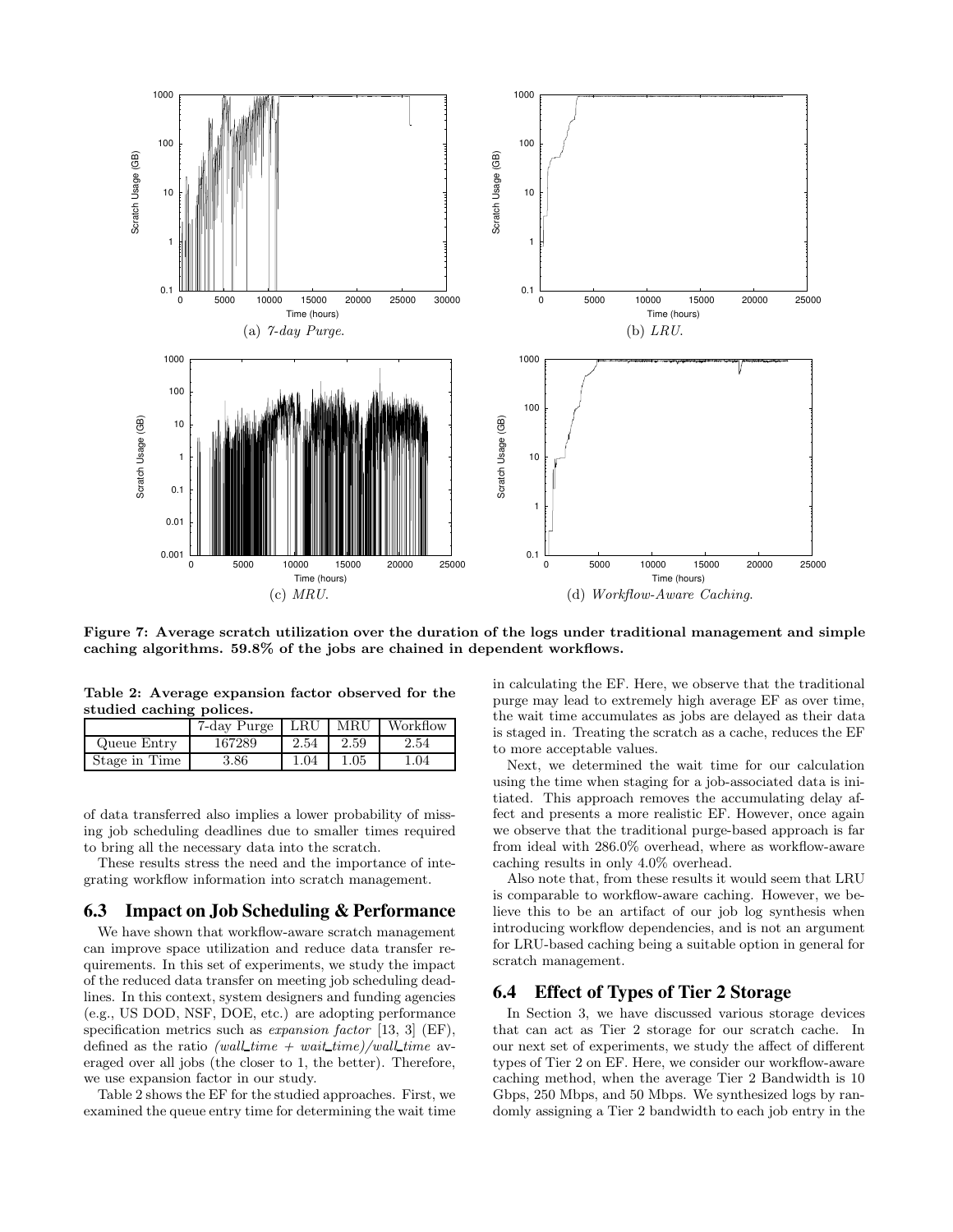

Figure 8: The distribution of EF as the average bandwidth to Tier 2 storage varies. 10 Gbps achieves a 1.04 average EF, while 250 Mbps achieves 2.09 and 50 Mbps achieves 6.51.



Figure 9: Distribution of observed exposure window under 7-day Purge and workflow-aware caching.

original log to denote input datasets originating from disparate data sources. Consequently, this results in a diverse staging in time.

Figure 8 shows the cumulative distribution of EFs under various Tier 2 average bandwidths. Even when all Tier 2 storage is capable of providing a low bandwidth of only 50 Mbps, 71.5% of the jobs finish with an EF less than 1.5 and an average expansion factor across all jobs of 6.51. Both 10 Gbps and 250 Mbps provide significantly better average EFs of 1.04 and 2.09, respectively.

#### **6.5 Impact on Exposure Window**

In the next experiment, we study how managing the scratch storage as a cache can help reduce the data exposure window,  $E_w$ . Figure 9 shows the distribution of exposure window under the 7-day Purge policy and our workflow-aware caching. It can be observed that workflow-aware caching is able to significantly reduce the exposure window, for 30.7% of the jobs, workflow-aware caching was effectively able to reduce  $E_w$  to zero, and for the remaining jobs it reduced  $E_w$ by 64.2%, i.e., 75.2% reduction on average across all jobs. Moreover,  $E_w$  was reduced by at least a factor of 10 for 48.3% of the jobs. Thus, workflow-aware caching is an effective means for reducing exposure of staged data to scratch failures.

In summary, the presented workflow-aware caching provides effective means to reduce average scratch utilization, reduces data that needs to be transferred per job, and allows for managing the scratch space in a globally optimal manner.

# **7. RELATED WORK**

Several previous efforts address the coordination of data and computation activities in HPC centers. These range from simple dependency management in PBS [4] and Moab [17] to treating data activities as data jobs [14, 28]. However, our approach is a paradigm shift in how scratch storage is viewed and uses many of the aforementioned to realize a cache-based approach to HPC scratch management. In addition to synchronizing data movement using a suite of cache management tools, our work also addresses data retention, which only a workflow-aware caching scheme can accomplish.

Batch Aware Distributed File System (BAD-FS) [7] constructs a file system for large, I/O intensive batch jobs on remote clusters. BAD-FS addresses the coordination of input data and computation by exposing distributed file system decisions to an external workload-aware scheduler. We attempt to inherently improve the job workflow and center operations without creating a new file system, but by viewing the scratch as a cache.

Data staging and offloading tools such as Kangaroo [24], IBP [22] and other timely delivery tools [18, 19] provide standalone infrastructures to move data in and out of the HPC center. These tools can be used in conjunction with our cache population and eviction mechanisms.

A mature body of work, comprising of simple to advanced pattern-based approaches, exists for data caching [16, 8, 21, 12] and prefetching [21, 26, 6] to improve I/O performance and bridge the gap between the CPU and disk access speeds. In this paper, we exploit and leverage existing algorithms to better manage the scratch space.

Scientific data caches [25, 15] provide techniques to accelerate data accesses in the HPC center by offering dataset caching. However, these systems are not workflow-aware and perform simple LRU based cache replacement.

# **8. CONCLUSION**

In this paper, we have argued for the need for treating the precious HPC center scratch space as a specialized cache that manages the inflow and outflow of necessary job data in a workflow-aware integrated fashion. We have presented the design and evaluation of a workflow-aware caching approach, which provides a 6.6% improvement in average scratch utilized per hour compared to an LRU based caching mechanism, and reduces the amount of data read on average by 9.3% compared to both a traditional purge and other caching approaches. Furthermore, the approach results in an improvement of 282.0%, on average, in the expansion factor – a popular metric to measure a center's serviceability – compared to the currently-used purging. Additionally, the presented approach works equally well for any kind of Tier 2 storage available to the users. Thus, our solution is able to reconcile several key factors such as reducing the duration of scratch space consumption, adapting to volatility,